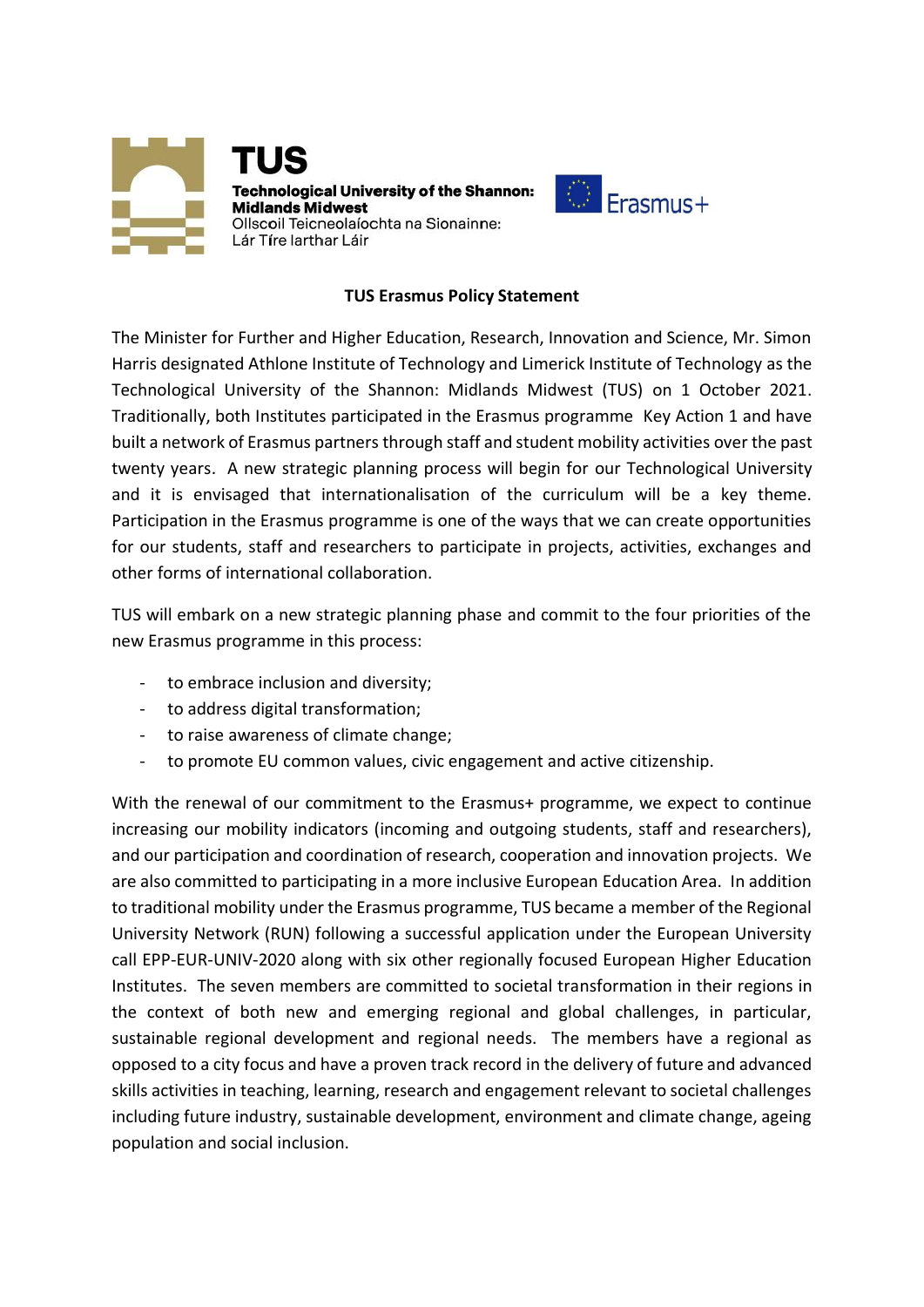In February 2021, TUS Limerick Campus secured funding under Key Action 2 and further applications for Erasmus funding are planned. These activities are coordinated by a number of offices and academic departments across the TUS campuses.

Our internationalisation vision is:

*To be recognized as a world-class University that promotes and embeds global perspectives in all of our activities, through the commitment of all members of our University community to an internationalised curriculum, transnational research and education partnerships, and an extensive staff and student mobility network.*

To realise this vision, all academic departments and administrative functions will embrace comprehensive internationalisation and will take responsibility for the international targets and ambitions of TUS. We undertake to:

- Provide graduates, through a truly internationalised curriculum, with the skills and global perspective they need to succeed in international and intercultural environments;
- Recruit promising and ambitious students, researchers and staff from around the world;
- Promote and support international study, work placement and exchange opportunities for TUS students and staff through national and international exchange programmes with support from Erasmus+ funding;
- Develop transnational partnerships and manage strategic alliances that will establish our global footprint building on our existing network of Erasmus and other international partners;
- Build research-based international strategic partnerships and attract world-class researchers to our campuses.

We acknowledge and commit to the values of the Erasmus programme and as part of our new strategic planning process will continue to promote Erasmus opportunities to our students, staff, researchers and wider TUS community.

During the Covid-19 pandemic, we maintained our relationships with our network of Erasmus and other international partners virtually. From this experience, we will engage our students in physical and virtual learning and ensure a commitment to green Erasmus activities. TUS was successful in securing funding for blended intensive programmes in 2021 and staff are planning blended activities for future international experiences for our students.

During the lifetime of our past strategic plans, international students represented 10% of our full-time student population. During our new strategic planning process, it is envisaged to grow the international student population over the next four years and to promote outward